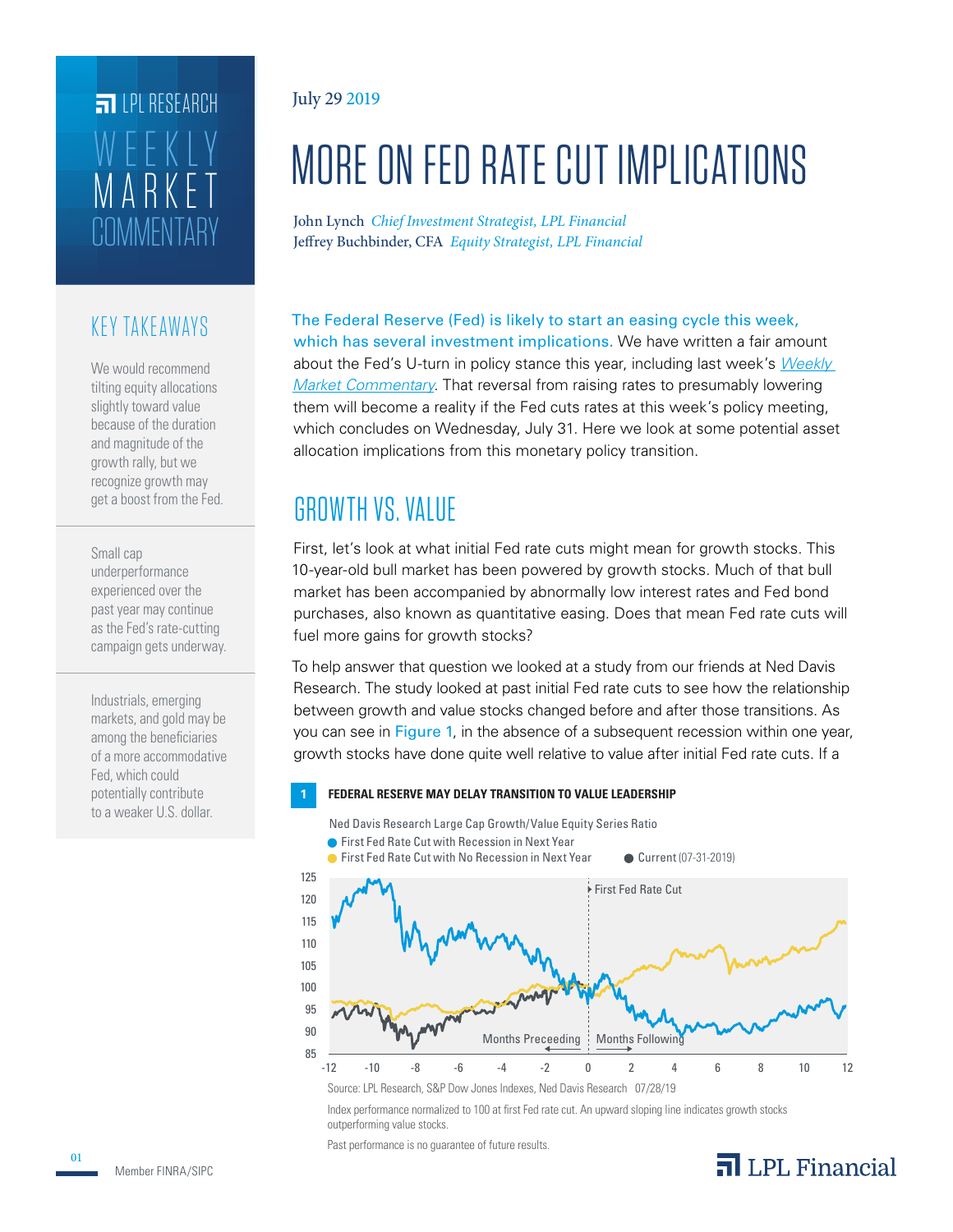recession occurred within one year of the initial rate cut (not our expectation at this time), the growthvalue relationship was a pitched battle. (Note that these studies are based on Ned Davis' classifications of growth and value stocks, which differ from the Russell indexes we normally use.)

The chart also shows that in the historical nonrecession scenarios, growth stocks started to outperform about nine months on average before the rate cuts. In the past year, growth stocks started a run of outperformance November 19, 2018, a little more than eight months ago. This growth outperformance may signal continued economic growth and no recession over the next year, matching our view.

We would still recommend tilting equity allocations slightly toward the value style because of the duration and magnitude of the growth rally, which has left value stocks attractively valued in our view. Our positive financials sector view also points to a potential reversal of the growth rally. However,



Russell 2000 Index/Russell 1000 Index

- First Fed Rate Cut with Recession in Next Year
- **C** First Fed Rate Cut with No Recession in Next Year
- Current (07-31-2019)



Source: LPL Research, FTSE Russell, Ned Davis Research 07/28/19 Index performance normalized to 100 at first Fed rate cut. An downward sloping line indicates small cap stocks underperforming large cap stocks. Past performance is no guarantee of future results.

we recognize the counter arguments. Growth may get a boost from the anticipated Fed rate cut and is enjoying strong momentum from a technical analysis perspective. As a result, we suggest keeping any value tilts small.

### SMALL CAPS VS. LARGE

Turning to market capitalization, let's look at what a Fed rate-cutting campaign may mean for small cap stocks relative to their larger counterparts. Again, we refer to analysis by Ned Davis Research that reveals some interesting trends [Figure 2]. First, we see that over the past year the relationship between small caps and larger cap stocks has generally followed the no-recession path with small cap stocks underperforming large caps. If this relationship were signaling recession, small and large cap stocks would have produced more similar returns over the past year.

Based on historical performance after initial Fed rate cuts, the chart shows a big divergence between small and large cap performance, particularly when breaking out recessionary and non-recessionary periods. Small cap stocks historically have done better after initial Fed rate cuts that occurred during recessions [Figure 2]. That may seem counterintuitive, but the best time to invest in small caps historically has been during an economic contraction when markets began to sniff recovery. That doesn't mean small caps can't do well any other time, but they typically have performed best early in economic cycles. As the economy has slowed and the Fed has begun to lower rates, large caps typically have performed better.

If we assume we are in the non-recession scenario—our base case—then small cap underperformance experienced over the past year, as shown in Figure 2, may continue. That is consistent with our existing tactical view, in which we have favored large caps over small because of the aging economic cycle. In addition, we see a potential trade agreement with China later this year

#### $\overline{\mathbf{a}}$  LPL Financial

02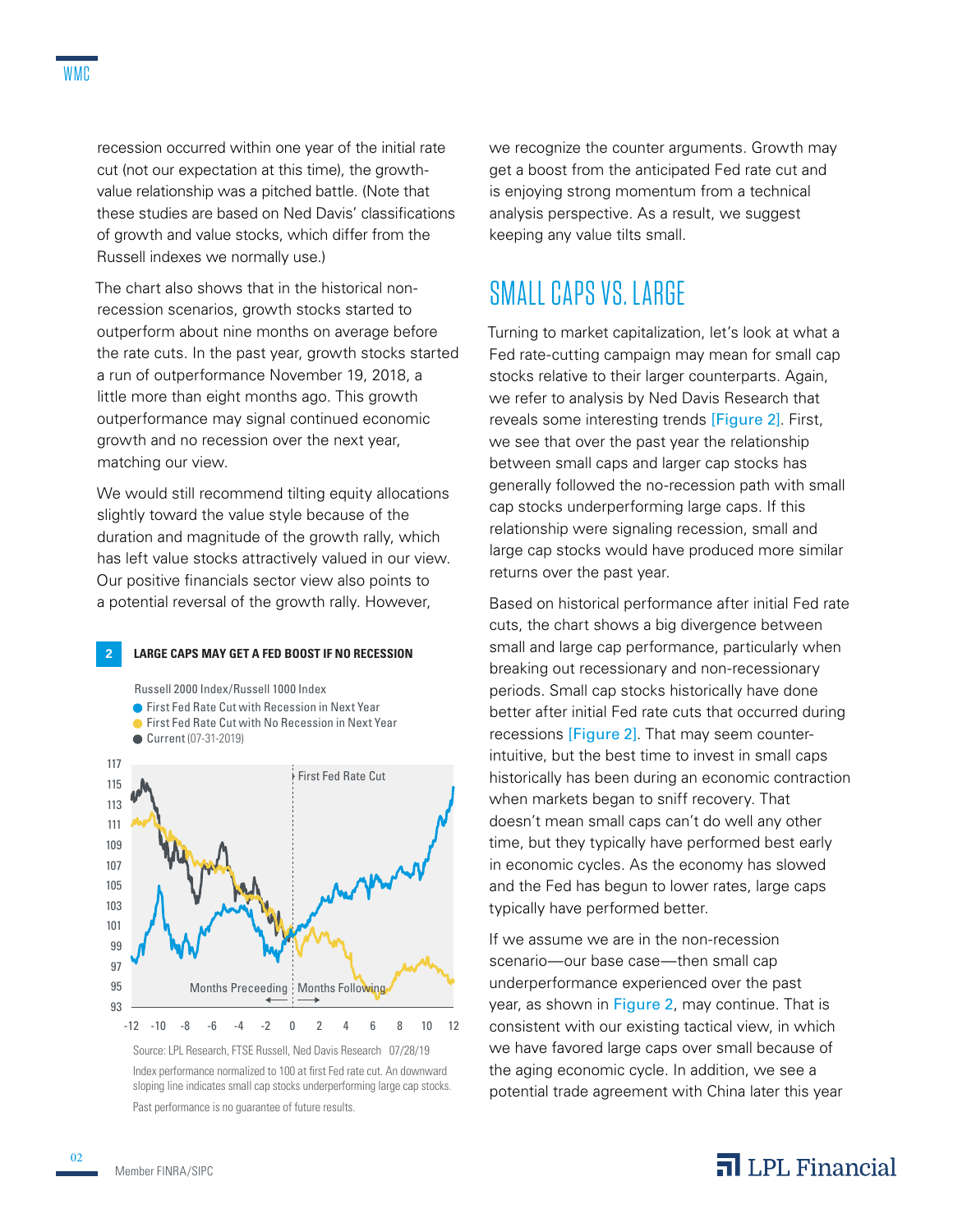as a possible positive catalyst for the largest and most global companies. We continue to recommend suitable investors consider maintaining only very modest exposure to small caps, with much larger large-cap allocations at or above benchmark levels.

### SECTOR IMPLICATIONS

The most obvious sector impacted by the Fed is financials, although Ned Davis Research has pegged financials as a market performer after initial rate cuts historically. Still, we believe attractive valuations, increasing dividend payouts, a continued favorable regulatory environment, and the potential re-steepening of the yield curve (meaning short-term rates would potentially fall back below long-term interest rates) could benefit the big banks, which generally posted good earnings over the past couple of weeks.

The best performing sectors after initial Fed rate cuts have historically been consumer staples, healthcare, and industrials. We prefer industrials from this group. Again, large cap stocks have tended to do better as economic cycles aged, and more defensive sectors generally fared well too. We continue to wait for healthcare valuations to fall further amid election-related policy risks before considering a more positive stance toward that sector. We do not believe the cycle is close enough to its end to recommend one of the most defensive sectors—consumer staples. Finally, technology's track record around initial rate cuts has been mixed, but we like the sector's growth opportunities enough to maintain our positive view.

Though it's not a sector, also consider that Fed rate cuts may take some wind out of the U.S. dollar's sails, which could support currency-sensitive assets such as emerging markets (equities and bonds) and gold. We have a positive view of emerging market equities, and we're warming up to gold.

### **CONCLUSION**

The Fed will almost certainly cut rates this week—which will have implications for equity markets. As we explained last week, our bias is for stocks to go higher over the balance of the year, supported by Fed rate cuts and potentially more U.S.-China trade progress. However, gains from current levels of the S&P 500 Index may be modest and could come with more volatility.

The start of a Fed rate-cutting cycle could prolong the period of growth leadership and delay a potential value rebound. Large cap stocks may also enjoy tailwinds from a more accommodating Fed. Finally, we continue to favor financials, industrials, and technology among the equity sectors while emerging markets and gold may be a beneficiary of a more accommodative Fed.  $\blacksquare$ 

#### $\overline{\mathbf{a}}$  LPL Financial